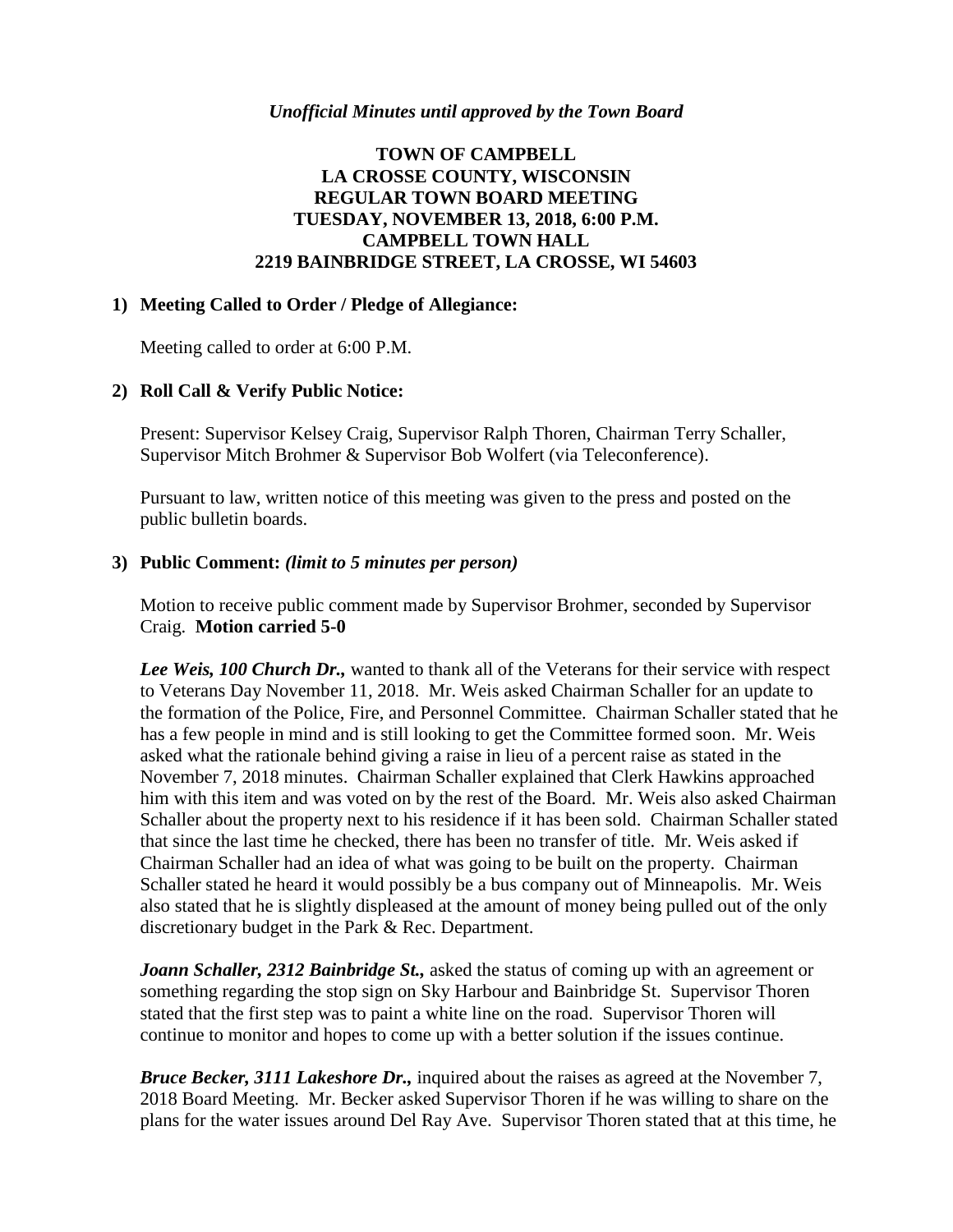is unable to give any details. Supervisor Thoren stated that the Town is still working on a solution and continues to explore options. Mr. Becker also asked about water issues on Lakeshore. Supervisor Thoren stated that he and Supervisor Wolfert have been discussing options for that issue as well. Supervisor Thoren offered to include Mr. Becker in any future discussions. Mr. Becker asked Chairman Schaller about the plan to hire a new maintenance employee. Chairman Schaller stated that he hopes to build a list of potential employees.

Motion to close public comment made by Supervisor Thoren, seconded by Chairman Schaller. **Motion carried 5-0**

- **4) Consent Agenda: (All items listed are considered routine and will be enacted with one motion. There will be no separate discussion of these items unless a Board member so requests, in which case the item will be removed from the Consent Agenda and be considered on the Regular Agenda).**
	- **A) Approval of Minutes:** Regular Board Meeting 10/09/2018, Special Board Meeting 10/30/2018, Special Board Meeting 11/07/2018
	- **B) Plan Commission Meeting Recommendations:** No Meeting
	- **C) Payment of Bills:**

Motion to approve the Consent Agenda made by Supervisor Brohmer, seconded by Chairman Schaller. **Motion carried 5-0**

### **5) Business:**

**A)** Denise Roellich, 1357 Nakomis Ave., request for annual burn permit. (Clerk)

Denise Roellich did not appear to the Board

Motion to postpone until next month's meeting made by Supervisor Wolfert, seconded by Chairman Schaller. **Motion carried 5-0**

**B)** Reappointment of Dan Kapanke as Town representative on the La Crosse County Convention and Visitors Bureau Board. (Chair)

Motion to reappoint Dan Kapanke as Town representative on the La Crosse County Convention and Visitors Bureau Board made by Supervisor Brohmer, seconded by Supervisor Thoren. **Motion carried 5-0**

**C)** Dan Nelson presents plan for apartment/condo project and seeks support from the Board. (Chair)

Mr. Nelson presented his plan for an apartment/condo that would be built on the site in front of Cast-a-Ways at 129 Clinton St. Mr. Nelson stated that he was denied a variance by the County Board of Adjustment due to set-back and height requirements. Mr. Nelson feels that if the Town would support his project then he would have an opportunity to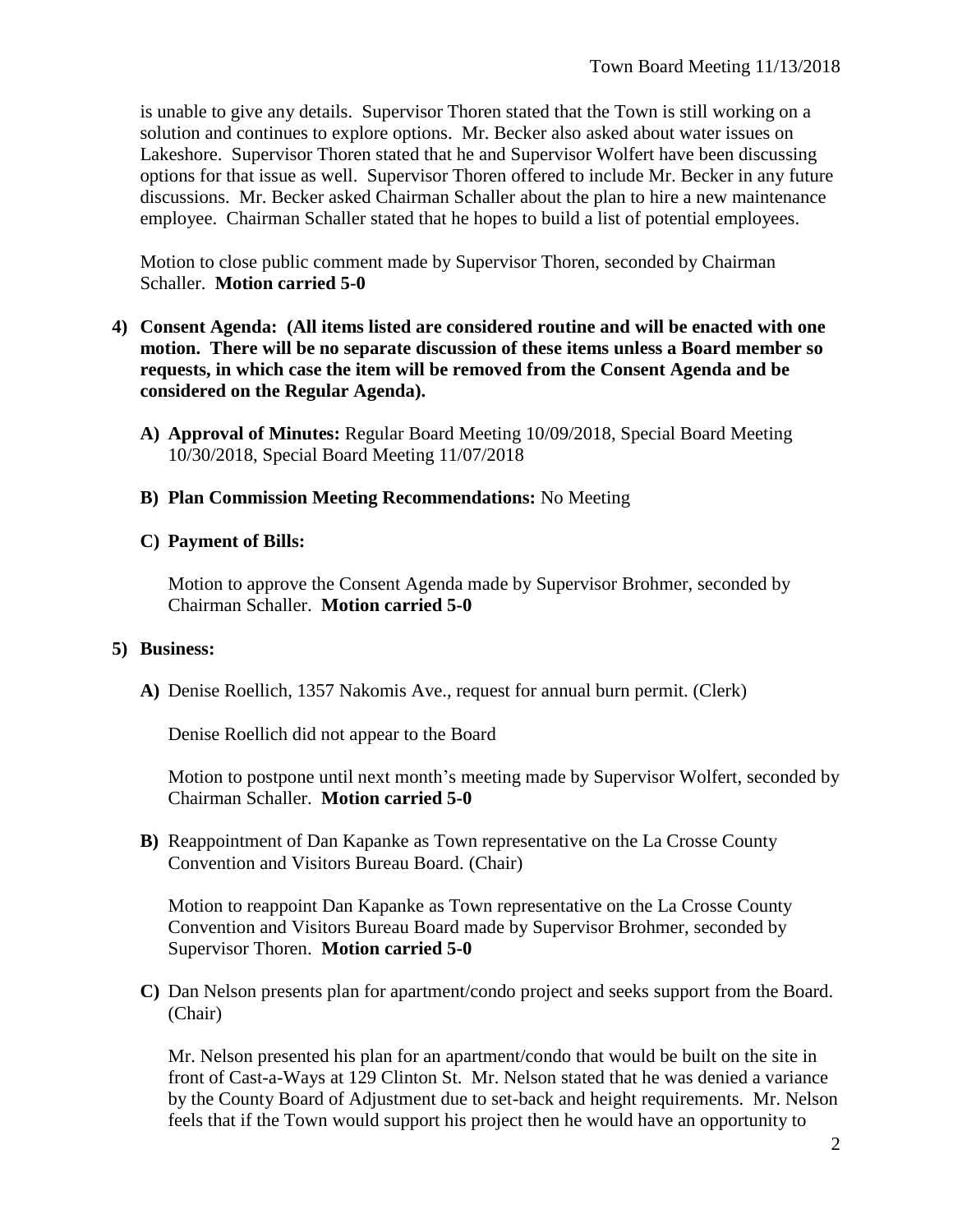reapply for shoreland zoning. Mr. Nelson also discussed his plans for filling the ditch between the property and Kwik Trip. Mr. Nelson also stated that he is currently working with the DNR to find a solution that would satisfy DNR requirements. Mr. Nelson hopes to have all information available and be able to reapply to the County for their first meeting in January 2019.

Motion to postpone until next month's meeting made by Supervisor Brohmer, seconded by Chairman Schaller. **Motion carried 5-0**

**D)** Disposal method of seized property in possession of Police Department. (Chair)

Supervisor Brohmer mentioned that he was going to have a second opinion to give an estimate of repair costs. Chief Gavrilos stated that the motorcycle is currently in his garage and can wait until a second opinion is given. The Board will bring back at some point in the spring.

## **No Action Taken**

**E)** Form of Record Resolution authorizing a State Fund loan in the amount of \$700,000 to finance streets and roads projects. (Chair)

Clerk Hawkins read into record verbatim the Form of Record Resolution and preamble.

Motion to approve the Form of Record Resolution authorizing a State Trust Fund loan in the amount of \$700,000 to finance streets and roads projects on a roll call vote made by Supervisor Thoren, seconded by Chairman Schaller. Chairman Schaller – Yes, Supervisor Wolfert – Yes, Supervisor Brohmer – Yes, Supervisor Thoren – Yes, Supervisor Craig – Yes. **Motion carried 5 yes – 0 noes**

**F)** Form of Record Resolution authorizing a State Fund loan in the amount of \$350,000 for purchase of fire truck. (Chair)

Clerk Hawkins read into record verbatim the Form of Record Resolution and preamble.

Motion to approve the Form of Record Resolution authorizing a State Trust Fund loan in the amount of \$350,000 for purchase of fire truck on a roll call vote made by Supervisor Thoren, seconded by Chairman Schaller. Chairman Schaller – Yes, Supervisor Wolfert – Yes, Supervisor Brohmer – Yes, Supervisor Thoren – Yes, Supervisor Craig – Yes. **Motion carried 5 yes – 0 noes**

**G)** Discussion on hiring a new maintenance employee. (Chair)

Chairman Schaller is asking to allow Clerk Hawkins to place an ad in the paper for the purpose of hiring a new maintenance employee. Chairman Schaller is hoping to build an eligibility list for future hires in the Maintenance Department. Supervisor Brohmer would like to see a full-time employee for the purpose of covering the winter months and for snow plowing. Supervisor Wolfert also feels that the Town needs an additional worker for the purpose of snow plowing this winter at a minimum because of current